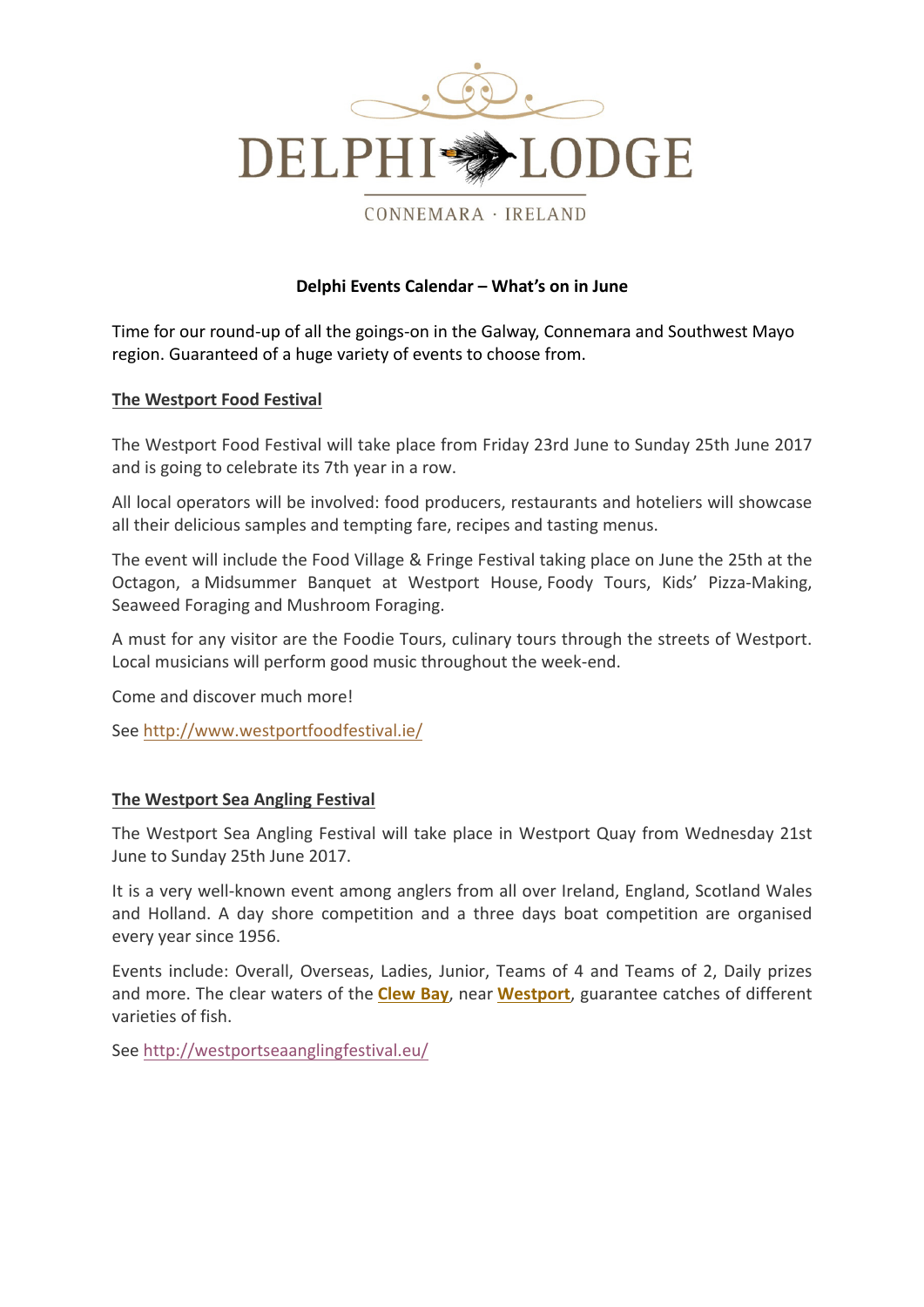# **Westport Folk and Bluegrass Festival**

Established in 2007, the Westport Folk and Bluegrass Festival is a three-day event in Westport, Co. Mayo, which showcases the best of Irish and international folk and bluegrass music through concerts, sessions and workshops. In its eleventh year, the 2017 Festival will feature acts, from America, the UK, Europe, and of course Ireland–north and south–plus the Clew Bay Folk Club.

Over three days the town of Westport will come alive to the sound of bluegrass, old-time, and folk music in various formats, from concert performances in the Town Hall Theatre and the Holy Trinity Church, to small intimate gigs in coffee shops, bars and restaurants, to outdoor sessions, master-classes and workshops and also a luthiers' showcase.

The festival atmosphere is warm and open, where everyone–all generations, cultures and walks of life, locals and visitors alike–feel included and, most importantly, have fun. The audience consists of everyone from seasoned folk and bluegrass buffs to casual music fans, plus people just out for the craic.

See http://www.westportfolkbluegrass.com

# **Carrowniskey Races and Family Fun Day**

June 25 @ 12:00 pm - 8:00 pm

Carrowniskey Beach, Carrowniskey Beach

Louisburgh.

The Carrowniskey Races and Family Fun Day will be held on 25th June 2017 at 12.00 at Carrowniskey Beach Louisburgh and is a fun day of horse racing on the beach and entertainment for all the family.

Beach racing with horses first became a popular form of entertainment in the last century with the early races in this area taking place on Carrowmore Beach, just outside the village of Louisburgh. These races then moved further along the coast to the beach at Cross near Killeen and then to the beach at Carrowniskey. The last of the races took place in 1982 and were held at nearby Killadoon Beach. The races were revived after a 28 year absence in 2010.

Now the strand caters for ten races. The majority of the races are filled with thoroughbreds under the auspices of the MHPRA along with some local races. These local ponies and nonthoroughbreds add some friendly competition to the day.

Start your summer on Sunday 25th June at 12.00pm with a day at the Carrowniskey Races. There will be bookies on the day also so you may have a bet. Lots of family fun and entertainment for everybody with a bouncy castle, ice cream van, food and drink stalls, public bar and dancing. New this year there will be a bicycle race on the beach and wife carrying competition. Looking forward to seeing you all again. Adults  $£10$  and children go for Free.

carrowniskeyraces@gmail.com